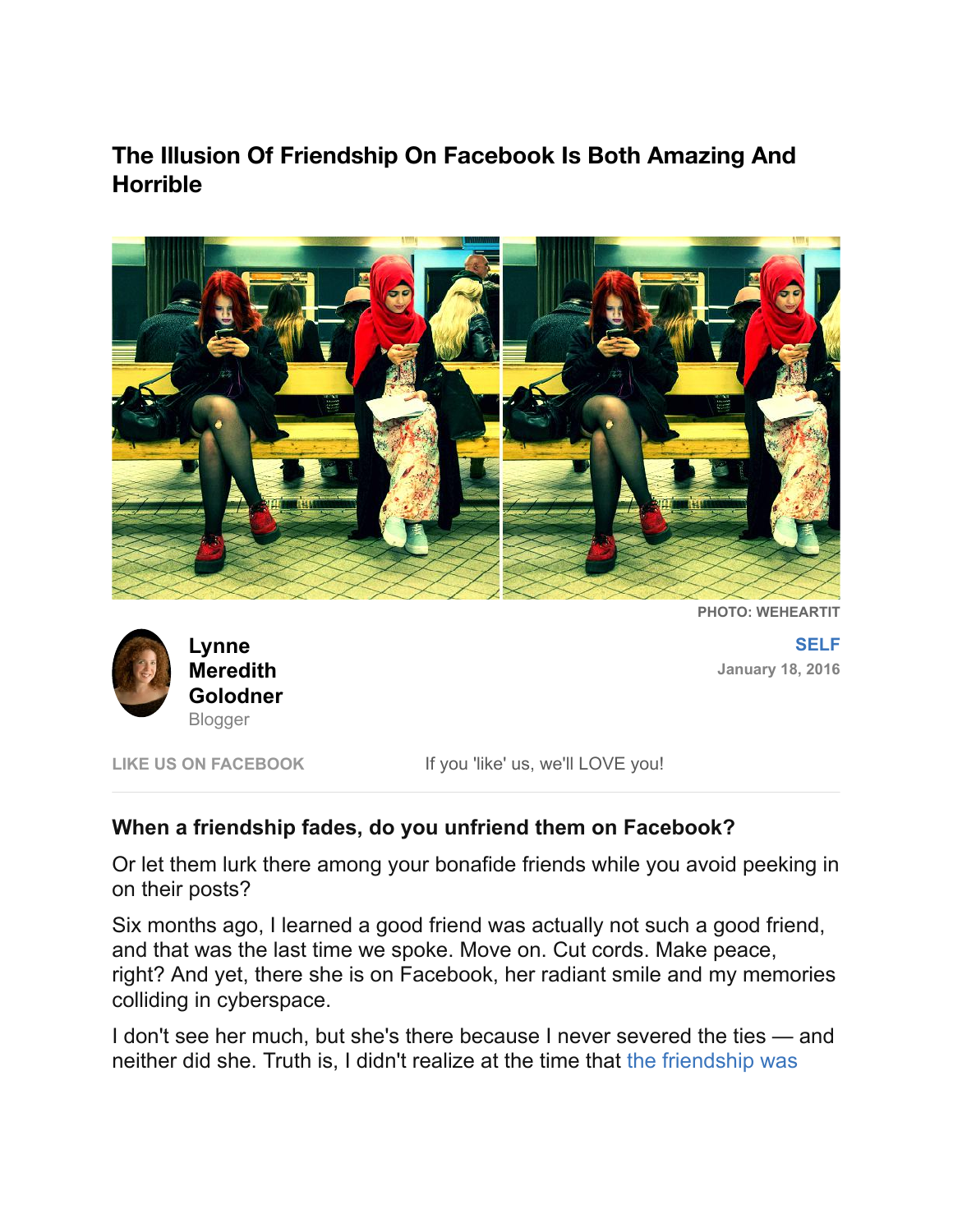[over. I figured the revelation that she had acted in such a betraying fashi](http://www.yourtango.com/2013190143/37-friendship-quotes-famous-inspirational-best-friends-sayings)[on](http://www.yourtango.com/fashion) would be a simple conversation, she'd apologize (which she did), and we'd patch things up and move on.

Only, that's not what happened.

**After the conversation, absolute radio silence. And I realized I couldn't trust her ever again. Much as I tried, the apparent trust on which friendship is built had slipped away, a virtual landslide until nothing was left but the memory of a mountainside, at least for me; I don't know what she's thinking.**

Many times I thought about reaching out, but wondered what the point was. I'm 44 years old. Life is short. I have no interest in filling mine with drama. So I let it go ... or so I thought.

Every time I see this person on Facebook, I revisit the situation anew. And it's so silly! None of it matters — not then, not now.

Early this morning, before dawn when the house was utterly quiet and everyone I [love](http://www.yourtango.com/love) slept in their warm beds under piles of blankets, I strolled the wood floors alone, awake, wondering about these tenuous connections.

In our real lives, flesh and blood, real time, face to face, we have few people. Deep [relationships.](http://www.yourtango.com/relationships) Tasks to do. The work at hand. Online, though, there's so much more. And so much less.

I speak often about how the connections we have on social media are wonderful and horrible simultaneously. We stay connected to people far away and on different paths while living lives of meaning, thankful for the social platforms that remind us of a person's birthday or the passing of an old friend's parent.

And then there's the pitfall of being so connected. We're always lurking, watching, sticking to the perennial shadows, as if we're still in someone's life; as if the connection is more than ethereal.

**The competition, the emotion, the drama we find online doesn't actually exist. It's all an illusion as we sit in our separate houses, listening to the early rush of morning traffic on a nearby highway, the scream of a late night train as it passes, the wind whipping the tree branches against the window.**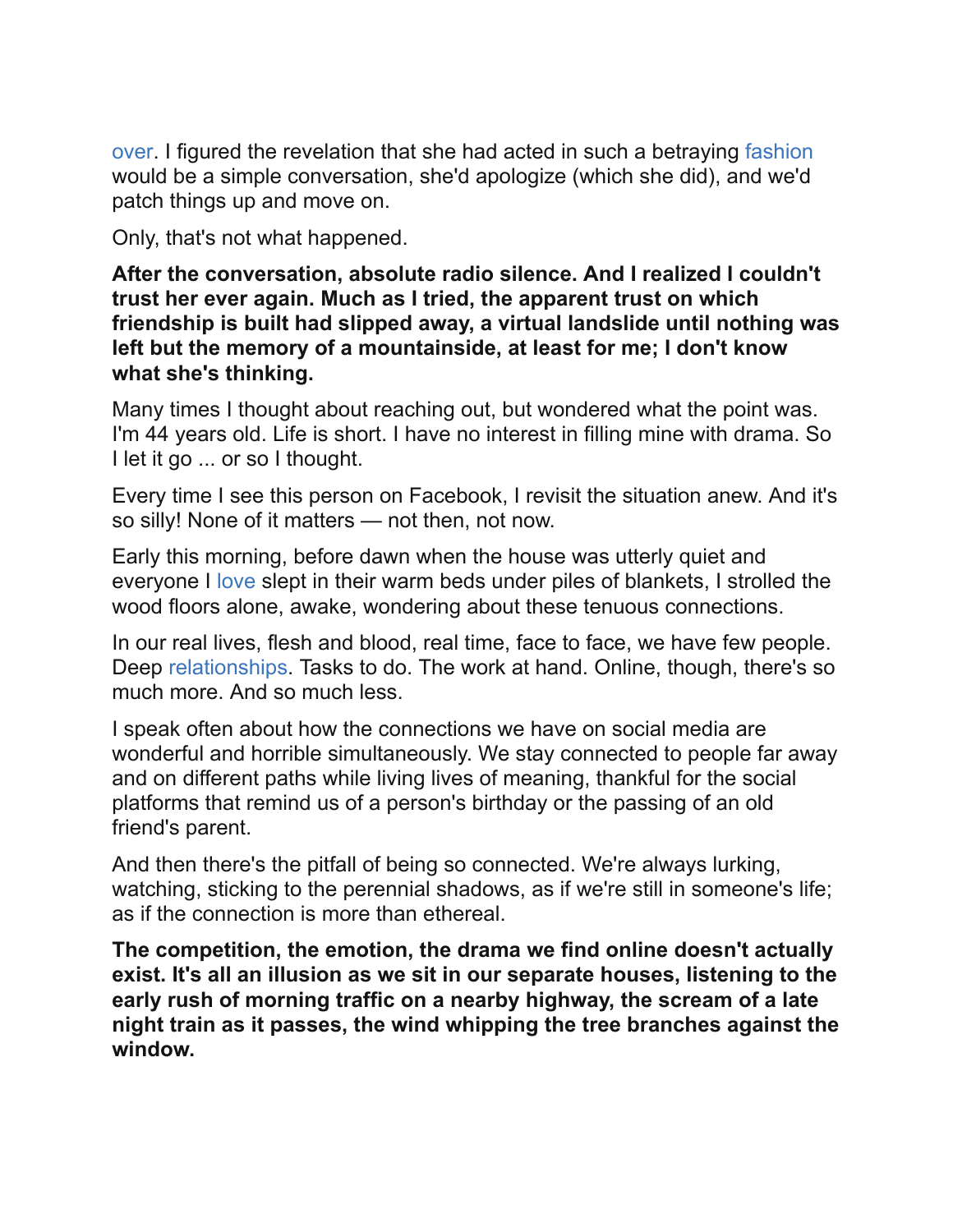Just me. Here. Right now. This old acquaintance is nowhere to be seen, except on Facebook.

Do I take the final step and unfriend? And then she will know that it's final and I've moved on. Can I really move on, though, if I don't take that necessary step and cleanse my life of people who no longer belong in it?

And finally, why is it such a daring move to unfriend a person — a virtual connection, tenuous at best, and one that doesn't ever cross over into reality?

Ask yourselves this: the illusion of connection we have online, what does it mean to you? And why are you loathe to let it go?

This article was originally published at [www.lynnegolodner.com.](http://www.lynnegolodner.com/soul-searching/to-unfriend-or-just-to-hide/) Reprinted with permission from the author.



#### **More content from YourTango:**

- [10 Drama-Filled Celeb Friendship Breakups](http://www.yourtango.com/2014241332/love-lost-10-dramatic-celeb-friendship-breakups)
- [15 Friendship Quotes You Need to Send To Your BFF](http://www.yourtango.com/2014234421/friendship-quotes-send-your-bff)
- [Yikes! 10 Warning Signs That You're In a TOXIC Friendship](http://www.yourtango.com/experts/stephaniem/10-signs-your-friends-are-toxic-you)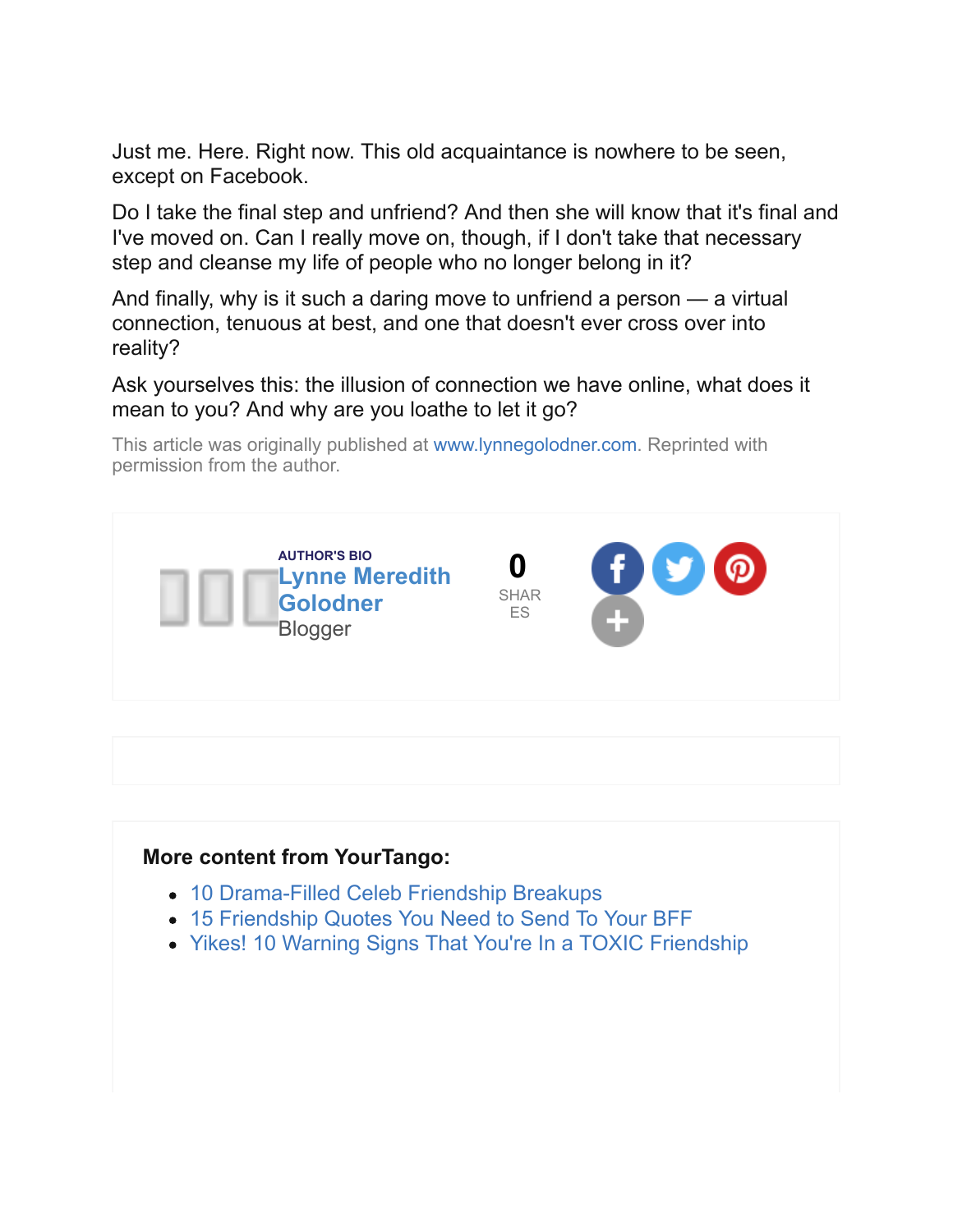

**[BUZZ](http://www.yourtango.com/buzz) [READ LATER](http://www.yourtango.com/2015283461/illusion-of-friendship-online-amazing-and-horrible#)**

**[CLICK TO VIEW \(10 IMAGES\)](http://www.yourtango.com/2014241332/love-lost-10-dramatic-celeb-friendship-breakups)**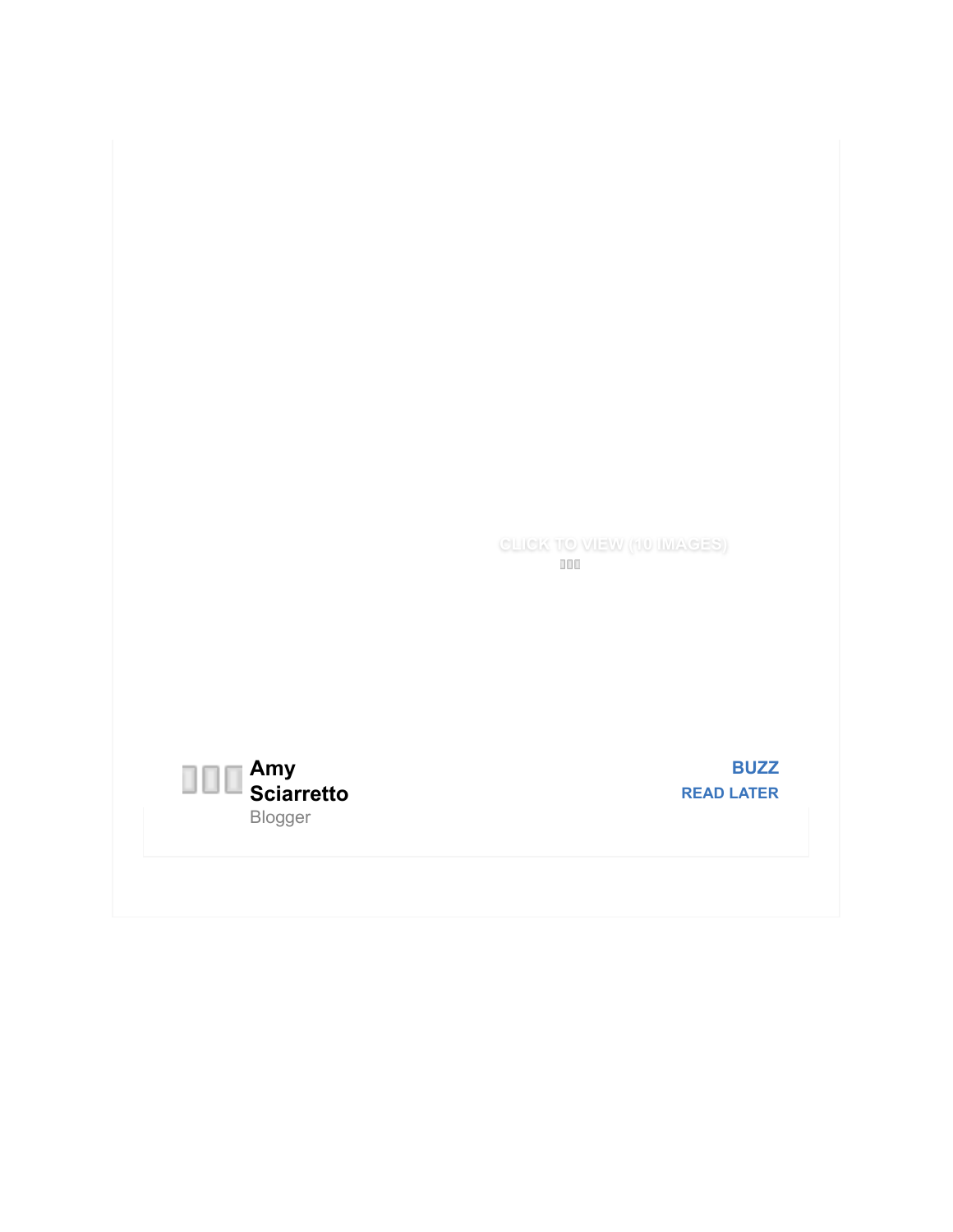## **FROM OUR PARTNERS**



[12 Washed-Up Actors](http://www.zergnet.com/i/840311/13332/0/0/0) Trying to Climb Their Way Back to the Top



[Scott Disick Overshares](http://www.zergnet.com/i/725339/13332/0/0/0) Photo of Kourtney On Instagram



Angus T. Jones Is [Unrecognizable These](http://www.zergnet.com/i/838031/13332/0/0/0) Days



[The List Of Stars Who](http://www.zergnet.com/i/858684/13332/0/0/0) Hate Taylor Swift



Leah Remini's [Surprising Claims About](http://www.zergnet.com/i/754212/13332/0/0/0) Suri Cruise



[8 Actors We Lost Far](http://www.zergnet.com/i/781199/13332/0/0/0) Too Soon



[10 Ignorant Actors Who](http://www.zergnet.com/i/813307/13332/0/0/0) Got Kicked Off Their Own Shows



Mary-Louise Finally [Addresses Billy Crudup](http://www.zergnet.com/i/768708/13332/0/0/0) Leaving Her For Danes